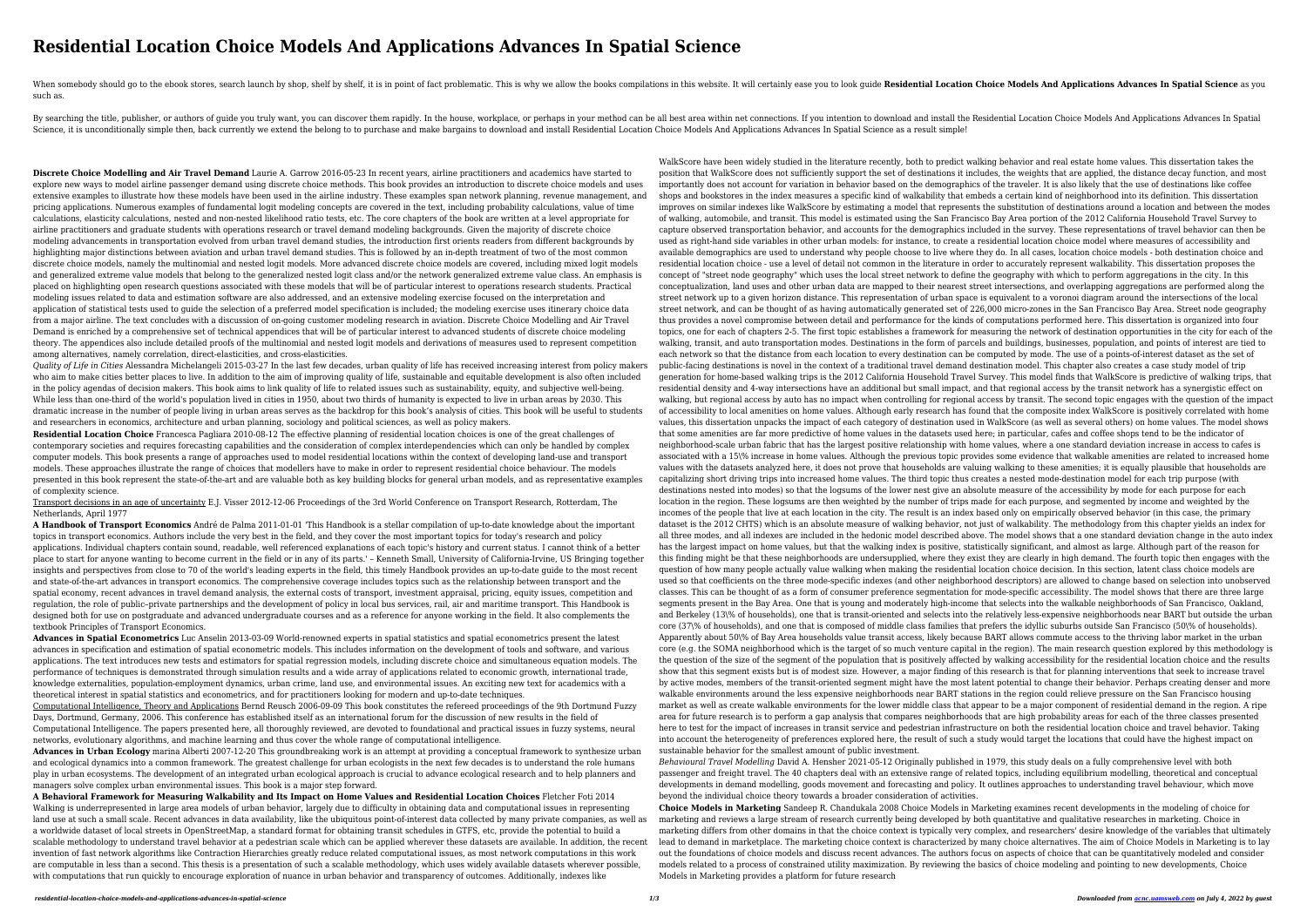**Advanced Econometrics** Amemiya Takeshi 1985-11-07 Advanced Econometrics is both a comprehensive text for graduate students and a reference work for econometricians. It will also be valuable to those doing statistical analysis in the other social sciences. Its main features are a thorough treatment of cross-section models, including qualitative response models, censored and truncated regression models, and Markov and duration models, as well as a rigorous presentation of large sample theory, classical least-squares and generalized least-squares theory, and nonlinear simultaneous equation models. Although the treatment is mathematically rigorous, the author has employed the theorem-proof method with simple, intuitively accessible assumptions. This enables readers to understand the basic structure of each theorem and to generalize it for themselves depending on their needs and abilities. Many simple applications of theorems are given either in the form of examples in the text or as exercises at the end of each chapter in order to demonstrate their essential points.

Handbook of Developments in Consumer Behaviour Victoria Wells 2012-01-01 This Handbook examines the area of consumer behaviour from the perspective of current developments and developing areas for the discipline, to new opportunities that comprehend the nature of consumer choice and its relationship to marketing. Consumer research incorporates perspectives from a spectrum of long-established sciences: psychology, economics and sociology. This Handbook strives to include this multitude of sources of thought, adding geography, neuroscience, ethics and behavioural ecology to this list. Encompassing scholars with a passion for researching consumers, this Handbook highlights important developments in consumer behaviour research, including consumer culture, impulsivity and compulsiveness, ethics and behavioural ecology. It examines evolutionary and neuroscience perspectives as well as consumer choice. Undergraduate and postgraduate students and researchers in marketing with interests in consumer behaviour will find this enriching resource invaluable.

**Choice Modelling** Stephane Hess 2010-01-15 Contains a selection of the best theoretical and applied papers from the inaugural International Choice Modelling Conference. The conference was organised by the Institute for Transport Studies at the University of Leeds and held in Harrogate, North Yorkshire on 30 March to 1 April 2009.

## An Introductory Guide to EC Competition Law and Practice Valentine Korah 1994

**A Practitioner's Guide to State and Local Population Projections** Stanley K. Smith 2013-12-16 This book focuses on the methodology and analysis of state and local population projections. It describes the most commonly used data sources and application techniques for four types of projection methods: cohort-component, trend extrapolation, structural models, and microsimulation. It covers the components of population growth, sources of data, the formation of assumptions, the development of evaluation criteria, and the determinants of forecast accuracy. It considers the strengths and weaknesses of various projection methods and pays special attention to the unique problems that characterize small-area projections. The authors provide practical guidance to demographers, planners, market analysts, and others called on to construct state and local population projections. They use many examples and illustrations and present suggestions for dealing with special populations, unique circumstances, and inadequate or unreliable data. They describe techniques for controlling one set of projections to another, for interpolating between time points, for sub-dividing age groups, and for constructing projections of population-related variables (e.g., school enrollment, households). They discuss the role of judgment and the importance of the political context in which projections are made. They emphasize the "utility" of projections, or their usefulness for decision making in a world of competing demands and limited resources. This comprehensive book will provide readers with an understanding not only of the mechanics of the most commonly used population projection methods, but also of the many complex issues affecting their construction, interpretation, evaluation, and use. Discrete Choice Methods with Simulation Kenneth Train 2009-07-06 This book describes the new generation of discrete choice methods, focusing on the

many advances that are made possible by simulation. Researchers use these statistical methods to examine the choices that consumers, households, firms, and other agents make. Each of the major models is covered: logit, generalized extreme value, or GEV (including nested and cross-nested logits), probit, and mixed logit, plus a variety of specifications that build on these basics. Simulation-assisted estimation procedures are investigated and compared, including maximum stimulated likelihood, method of simulated moments, and method of simulated scores. Procedures for drawing from densities are described, including variance reduction techniques such as anithetics and Halton draws. Recent advances in Bayesian procedures are explored, including the use of the Metropolis-Hastings algorithm and its variant Gibbs sampling. The second edition adds chapters on endogeneity and expectation-maximization (EM) algorithms. No other book incorporates all these fields, which have arisen in the past 25 years. The procedures are applicable in many fields, including energy, transportation, environmental studies, health, labor, and marketing.

**Advanced Methods for Modeling Markets** Peter S. H. Leeflang 2017-08-29 This volume presents advanced techniques to modeling markets, with a wide spectrum of topics, including advanced individual demand models, time series analysis, state space models, spatial models, structural models, mediation, models that specify competition and diffusion models. It is intended as a follow-on and companion to Modeling Markets (2015), in which the authors presented the basics of modeling markets along the classical steps of the model building process: specification, data collection, estimation, validation and implementation. This volume builds on the concepts presented in Modeling Markets with an emphasis on advanced methods that are used to specify, estimate and validate marketing models, including structural equation models, partial least squares, mixture models, and hidden Markov models, as well as generalized methods of moments, Bayesian analysis, non/semi-parametric estimation and endogeneity issues. Specific attention is given to big data. The market environment is changing rapidly and constantly. Models that provide information about the sensitivity of market behavior to marketing activities such as advertising, pricing, promotions and distribution are now routinely used by managers for the identification of changes in marketing programs that can improve brand performance. In today's environment of information overload, the challenge is to make sense of the data that is being provided globally, in real time, from thousands of sources. Although marketing models are now widely accepted, the quality of the marketing decisions is critically dependent upon the quality of the models on which those decisions are based. This volume provides an authoritative and comprehensive review, with each chapter including:  $\cdot$  an introduction to the method/methodology  $\cdot$  a numerical example/application in marketing  $\cdot$  references to other marketing applications  $\cdot$ suggestions about software. Featuring contributions from top authors in the field, this volume will explore current and future aspects of modeling markets, providing relevant and timely research and techniques to scientists, researchers, students, academics and practitioners in marketing, management and economics.

*Bounded Rational Choice Behaviour* Soora Rasouli 2015-01-30 The book is an attempt to stimulate development in travel behaviour analysis and provide a basic source of reference to the transportation research community. The aim of the book is to give centre stage to some recent innovative approaches to models of bounded rationality, both under conditions of certainty and uncertainty.

**Land-Use Modelling in Planning Practice** Eric Koomen 2011-08-25 This book provides an overview of recent developments and applications of the Land Use Scanner model, which has been used in spatial planning for well over a decade. Internationally recognized as among the best of its kind, this versatile model can be applied at a national level for trend extrapolation, scenario studies and optimization, yet can also be employed in a smaller-scale regional context, as demonstrated by the assortment of regional case studies included in the book. Alongside these practical examples from the Netherlands, readers will find discussion of more theoretical aspects of land-use models as well as an assessment of various studies that aim to develop the Land-Use Scanner model further. Spanning the divide between the abstractions of land-use modelling and the imperatives of policy making, this is a cutting-edge account of the way in which the Land-Use Scanner approach is able to interrogate a spectrum of issues that range from climate change to transportation efficiency. Aimed at planners, researchers and policy makers who need to stay abreast of the latest advances in land-use modelling techniques in the context of planning practice, the book guides the reader through the applications supported by current instrumentation. It affords the opportunity for a wide readership to benefit from the extensive and acknowledged expertise of Dutch planners, who have originated a host of much-used models. Residential Self-selection and Travel Wendy Bohte 2010-01-01 "Most Western national governments aim to influence individual travel patterns - at least to some degree - through the spatial planning of residential areas. Nevertheless, the extent to which the characteristics of the built environment influence travel behaviour remains the subject of debate among travel behaviour researchers. This work addresses the role of residential-self-selection, an important issue within this debate. Households may not only adjust their travel behaviour to the built environment where they live, but they may also choose a residential location that corresponds to their travel-related attitudes. The empirical analysis in this thesis is based on data collected through an internet

survey and a GPS-based survey, both of which were conducted among homeowners in three centrally located municipalities in the Netherlands. The study showed that residential self-selection has some limited effect on the relationship between distances to activity locations and travel mode use and daily kilometres travelled. The results also indicate that the inclusion of attitudes can help to detecting residential self-selection, provided that studies comply with several preconditions, such as the inclusion of the 'reversed' influence of behaviour on attitudes." -- BACK COVER. *Vehicle Routing, Traveler ADIS, Network Modeling, and Advanced Control Systems* 1992

## **Journal of Transportation and Statistics**

Handbook of Regional and Urban Economics P. Nijkamp 1986 This second volume of the Handbook presents professional surveys of all the important topics in urban economics. The first section contains 6 surveys on locational analysis, the second, 5 surveys of specific urban markets, and the third part presents 5 surveys of government policy issues. The book brings together exhaustive research by distinguished scholars from many countries. It is the only complete survey volume of urban economics and should serve as a reference volume to scholars and graduate students for many years. For more information on the Handbooks in Economics series, please see our home page on http://www.elsevier.nl/locate/hes--

The Econometrics of Multi-dimensional Panels Laszlo Matyas 2017-07-26 This book presents the econometric foundations and applications of multidimensional panels, including modern methods of big data analysis. The last two decades or so, the use of panel data has become a standard in many areas of economic analysis. The available models formulations became more complex, the estimation and hypothesis testing methods more sophisticated. The interaction between economics and econometrics resulted in a huge publication output, deepening and widening immensely our knowledge and understanding in both. The traditional panel data, by nature, are two-dimensional. Lately, however, as part of the big data revolution, there has been a rapid emergence of three, four and even higher dimensional panel data sets. These have started to be used to study the flow of goods, capital, and services, but also some other economic phenomena that can be better understood in higher dimensions. Oddly, applications rushed ahead of theory in this field. This book is aimed at filling this widening gap. The first theoretical part of the volume is providing the econometric foundations to deal with these new highdimensional panel data sets. It not only synthesizes our current knowledge, but mostly, presents new research results. The second empirical part of the book provides insight into the most relevant applications in this area. These chapters are a mixture of surveys and new results, always focusing on the econometric problems and feasible solutions.

**Advanced Concepts for Intelligent Vision Systems** Jacques Blanc-Talon 2006-09-15 This book constitutes the refereed proceedings of the 8th International Conference on Advanced Concepts for Intelligent Vision Systems, ACIVS 2006, held in Antwerp, Belgium in September 2006. The 45 revised full papers and 65 revised poster papers presented were carefully reviewed and selected from around 242 submissions. The papers are organized in topical sections on noise reduction and restoration, segmentation, motion estimation and tracking, video processing and coding, camera calibration, image registration and stereo matching, biometrics and security, medical imaging, image retrieval and image understanding, as well as classification and

**Dynamic Disequilibrium Modeling: Theory and Applications** William Arnold Barnett 1996-06-13 . The organizers of the ninth symposium, which produced the current proceedings volume, were Claude Hillinger at the University of Munich, Giancarlo Gandolfo at the University of Rome "La Sapienza," A. R. Bergstrom at the University of Essex, and P. C. B. Phillips at Yale University.

*Residential Location Choice* Francesca Pagliara 2010-08-13

recognition. systems planning.

Transportation Systems Planning Konstadinos G. Goulias 2002-12-26 Transportation engineering and transportation planning are two sides of the same coin aiming at the design of an efficient infrastructure and service to meet the growing needs for accessibility and mobility. Many well-designed transport systems that meet these needs are based on a solid understanding of human behavior. Since transportation systems are the backbone connecting the vital parts of a city, in-depth understanding of human nature is essential to the planning, design, and operational analysis of transportation systems. With contributions by transportation experts from around the world, Transportation Systems Planning: Methods and Applications compiles engineering data and methods for solving problems in the planning, design, construction, and operation of various transportation modes into one source. It is the first methodological transportation planning reference that illustrates analytical simulation methods that depict human behavior in a realistic way, and many of its chapters emphasize newly developed and previously unpublished simulation methods. The handbook demonstrates how urban and regional planning, geography, demography, economics, sociology, ecology, psychology, business, operations management, and engineering come together to help us plan for better futures that are human-centered. The text reviews projects from an initial problem statement to final policy action and associated decision-making and examines policies at all levels of government, from the city to the national levels. Unlike many other handbooks which are encyclopedic reviews, Transportation Systems Planning extends far beyond modeling in engineering and economics to present a truly transdisciplinary approach to transportation

Advances in Sustainable Construction Materials Sabyasachi Biswas 2021-05-12 This book presents select proceedings of National Conference on Advances in Sustainable Construction Materials (ASCM 2020) and examines a range of durable, energy-efficient, and next-generation construction materials produced from industrial wastes and by-products. The topics covered include sustainable materials and construction, innovations in recycling concrete, green buildings and innovative structures, utilization of waste materials in construction, geopolymer concrete, self-compacting concrete by using industrial waste materials, nanotechnology and sustainability of concrete, environmental sustainability and development, recycling solid wastes as road construction materials, emerging sustainable practices in highway pavements construction, plastic roads, pavement analysis and design, application of geosynthetics for ground improvement, sustainability in offshore geotechnics, green tunnel construction technology and application, ground improvement techniques and municipal solid waste landfill. Given the scope of contents, the book will be useful for researchers and professionals working in the field of civil engineering and especially sustainable structures and green buildings.

*GeoComputational Analysis and Modeling of Regional Systems* Jean-Claude Thill 2017-07-28 The contributed volume collects cutting-edge research in GeoComputational Analysis of Regional Systems. The contributions emphasize methodological innovations or substantive breakthroughs on many facets of the socio-economic and environmental reality of regional contexts.

Applications of Advanced Technology in Transportation American Society of Civil Engineers 2002 This collection contains 121 technical papers presented at the Seventh International Conference on Applications of Advanced Technology in Transportation, held in Boston, Massachusetts, August 5-7, 2002. *Behavioural Research for Transport Policy* Brill Academic 1986-12 The efficiency of transport systems depends on their relevance to those using them. All too often, however, transport policies are implemented at great expense without due regard to the behaviour, and consequent needs, of transport users. Behavioural Research for Transport Policy will improve the lines of communication between behavioural researchers and policy makers. The papers presented at the 1985 International Conference on Travel Behaviour cover the wide range of factors which need to be taken into account when gauging the effect behaviour has on transport requirements and usage. Contributions discuss the variety and usefulness of different survey frameworks; the lifestyle factors affecting transport use, and the problems of cost effectiveness in both survey techniques and the implementation of transport policy. Advanced Urban Travel Demand Forecasting 1999 "This course attempts to communicate to travel modeling professionals some of the [travel demand forecasting] procedures developed by their colleagues around the U.S. and abroad, most of which have been implemented as part of an existing travel demand modeling system."--p.1-5

Die Berücksichtigung des Wohnwertmerkmals Lage in den Mietspiegeln der deutschen Großstädte Johannes Promann 2012-11 **Innovations in Travel Demand Modeling: Session summaries** 2008

Employment Location in Cities and Regions Francesca Pagliara 2012-11-06 The focus of this book is the modeling of the location of economic activities, measured in terms of employment, in land-use and transportation systems. These measures are key inputs to models at intra-urban scales of the flows of persons and goods for both urban and transport planning. The models described here are either components of comprehensive models or specialist studies. Economic activities can be defined in terms of jobs or private-sector firms and public service organisations. Different levels of aggregation are used both in terms of organisational and geographical dimensions. In the case of firms and public organizations, a distinction can be made between the organizations